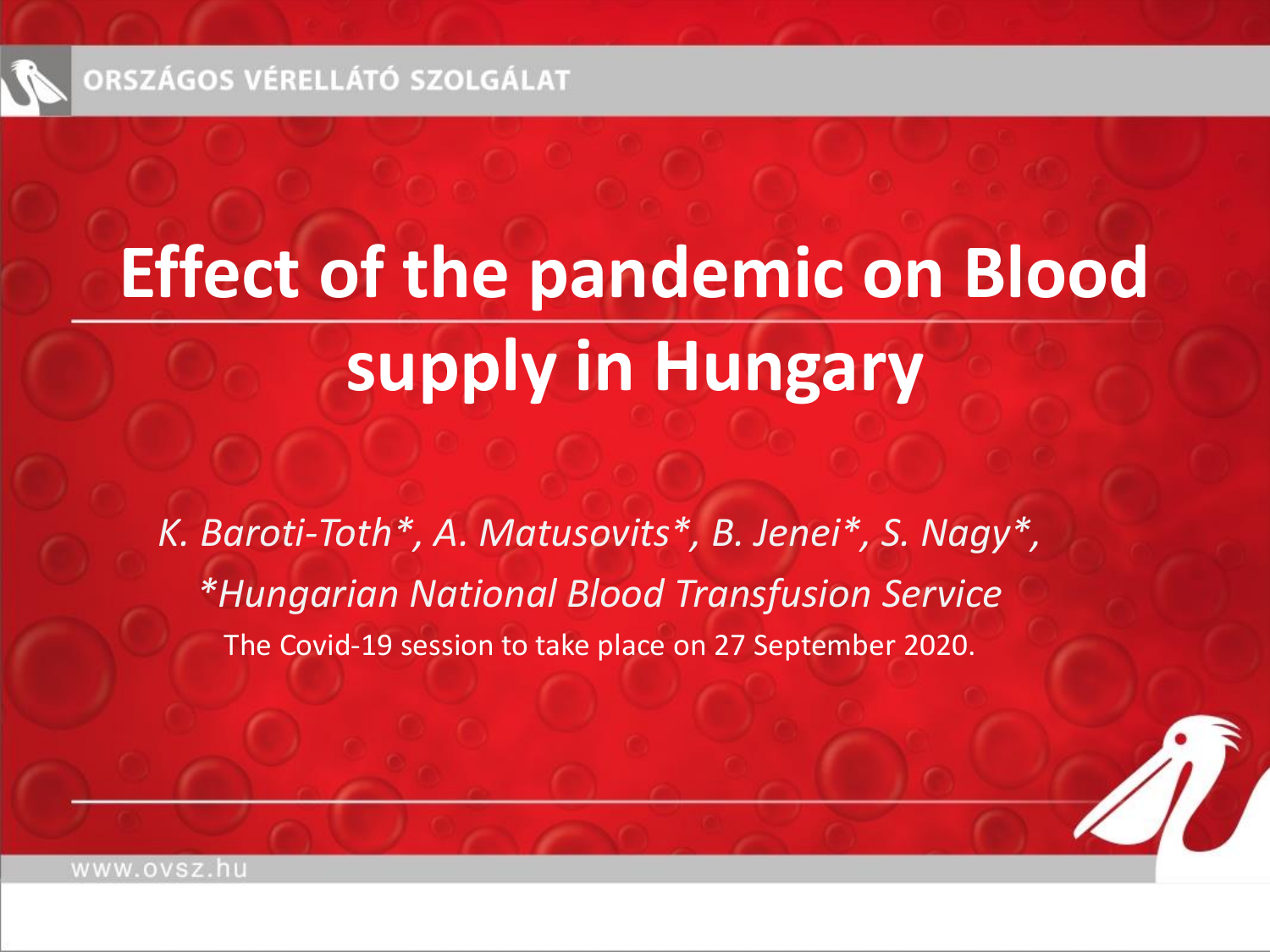### **Introduction**

**In our goal to present the effect of SARS-CoV2 on the compliance of blood donors and demand for the different blood products of the hospitals in the first wave of the pandemic. Severe restrictions have been introduced by the health management to balance the transfusion requests and the blood collection in Hungary.**

**In our blood service, the Pandemic group had to monitor the risk factors day by day to react immediately and make the decision to maintain a safe blood supply and minimize the expired blood products**

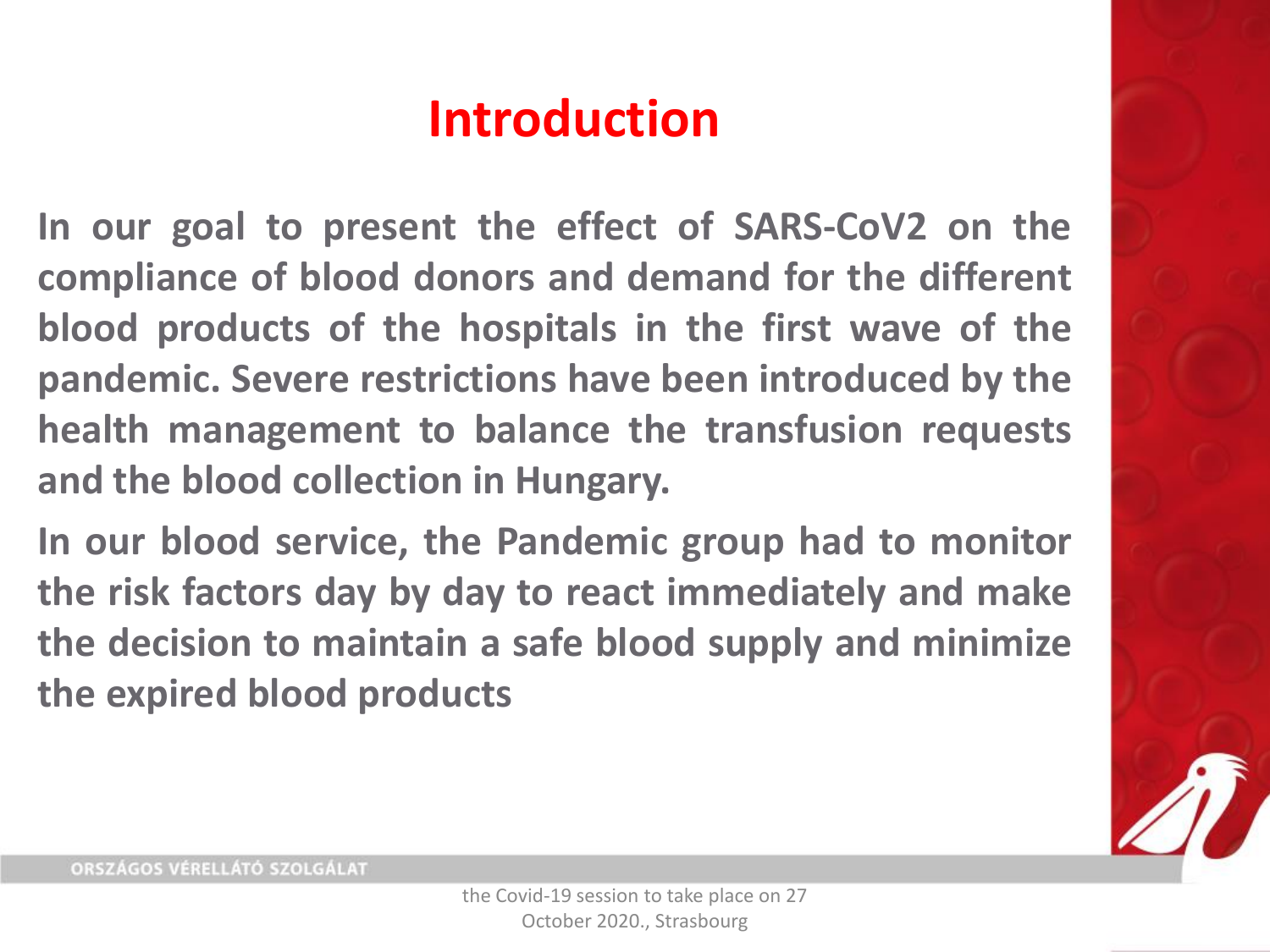#### **Affecting the blood supply**

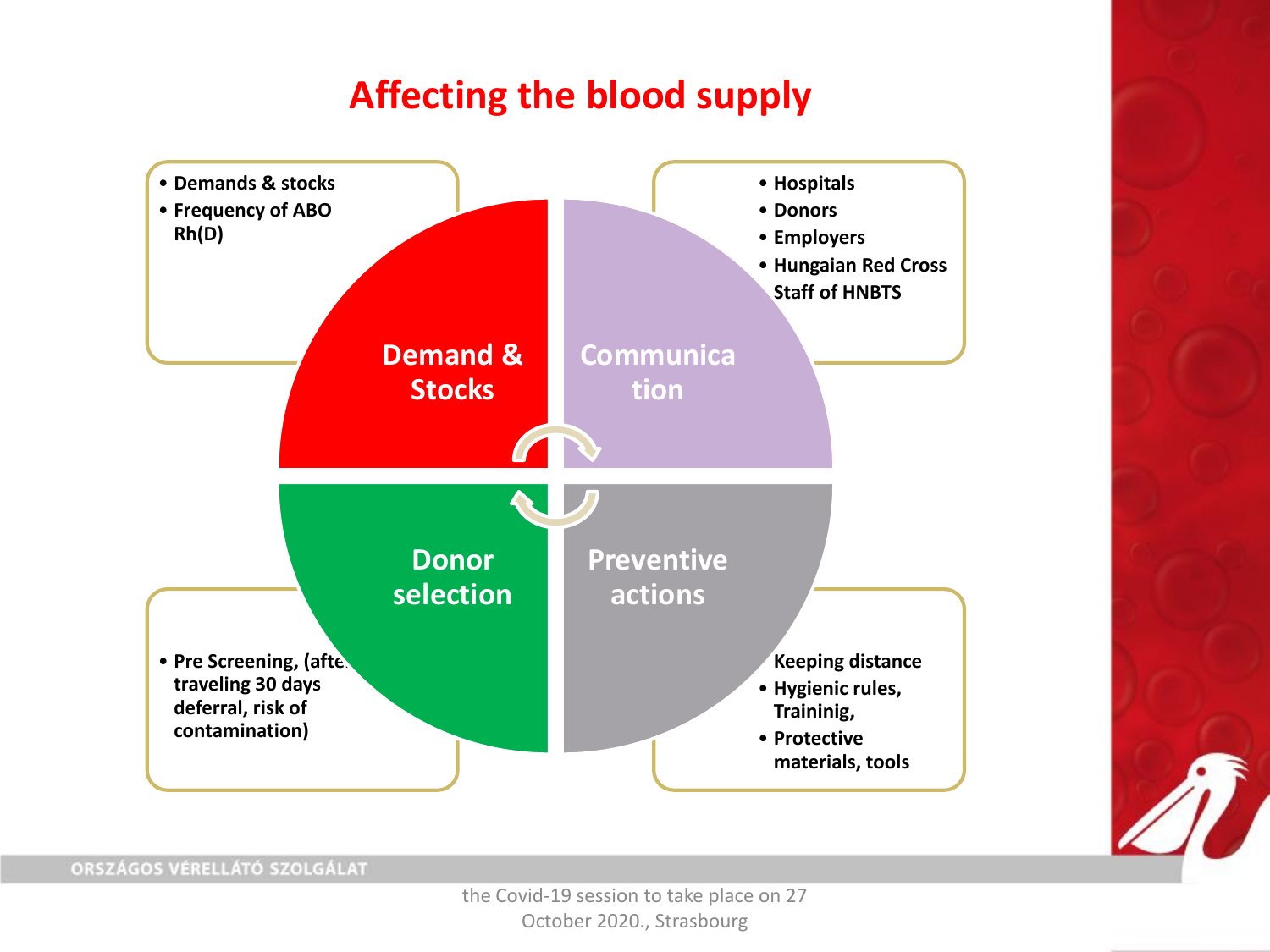### **Frequency of donation sites**





**General more than 75 % of the whole blood collection is done at the mobile sites, but in the critical months, the tendency was changed. April was the critical month with 45% in the decreasing of mobile events. Between January and May, the collected whole blood units were 131 106.**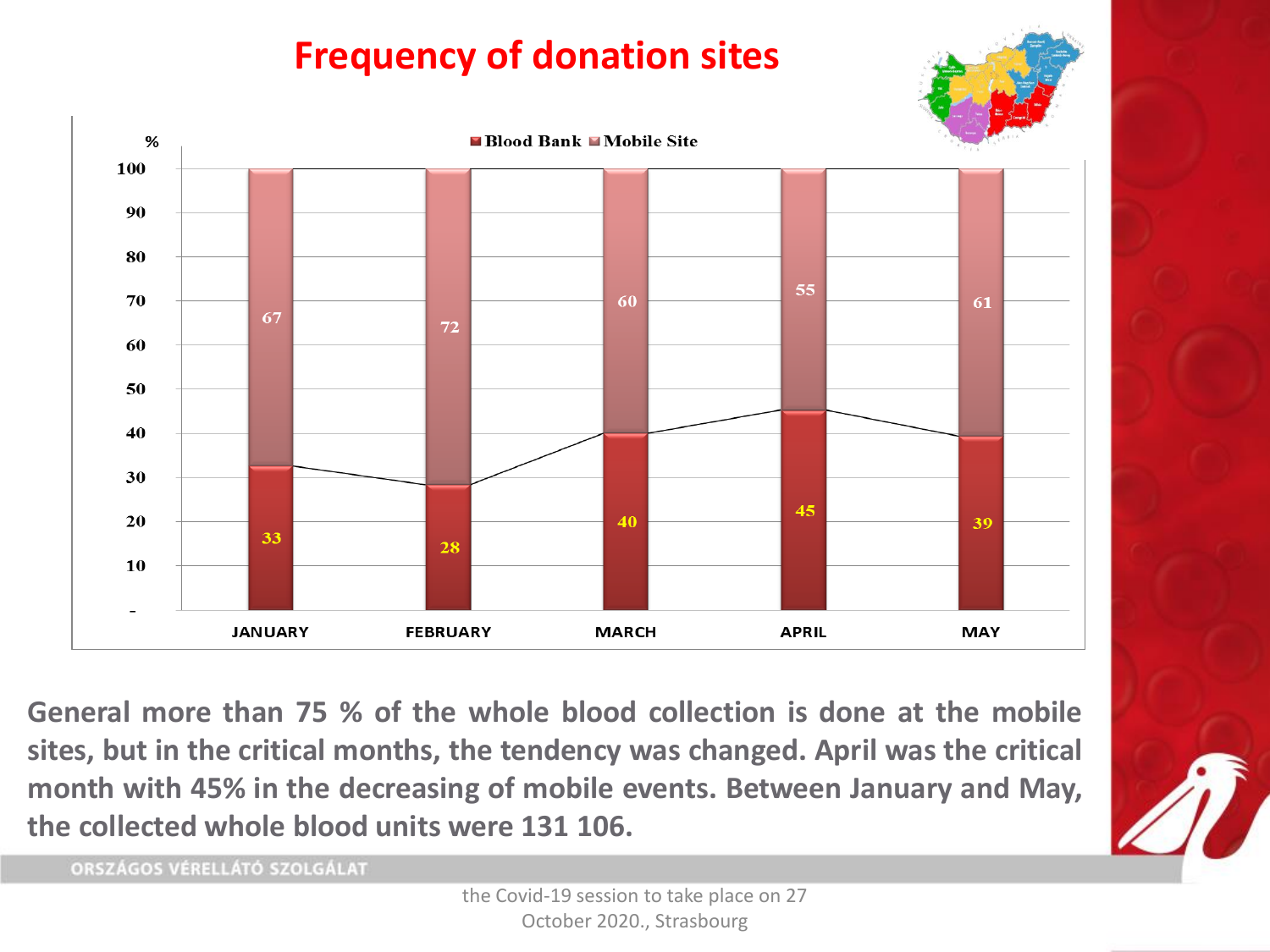#### **Frequency (%) of donor deferral Frequency (%) in the 5 regions**



**This period the percentage of donor deferral was decreased and the lowest was in May (10 %) and the highest was in February (13 %). The frequency of deferred donors by region based on the number of donors per month was compared and the biggest drop was detected in the largest region (the range: 5,56-3,53 %).**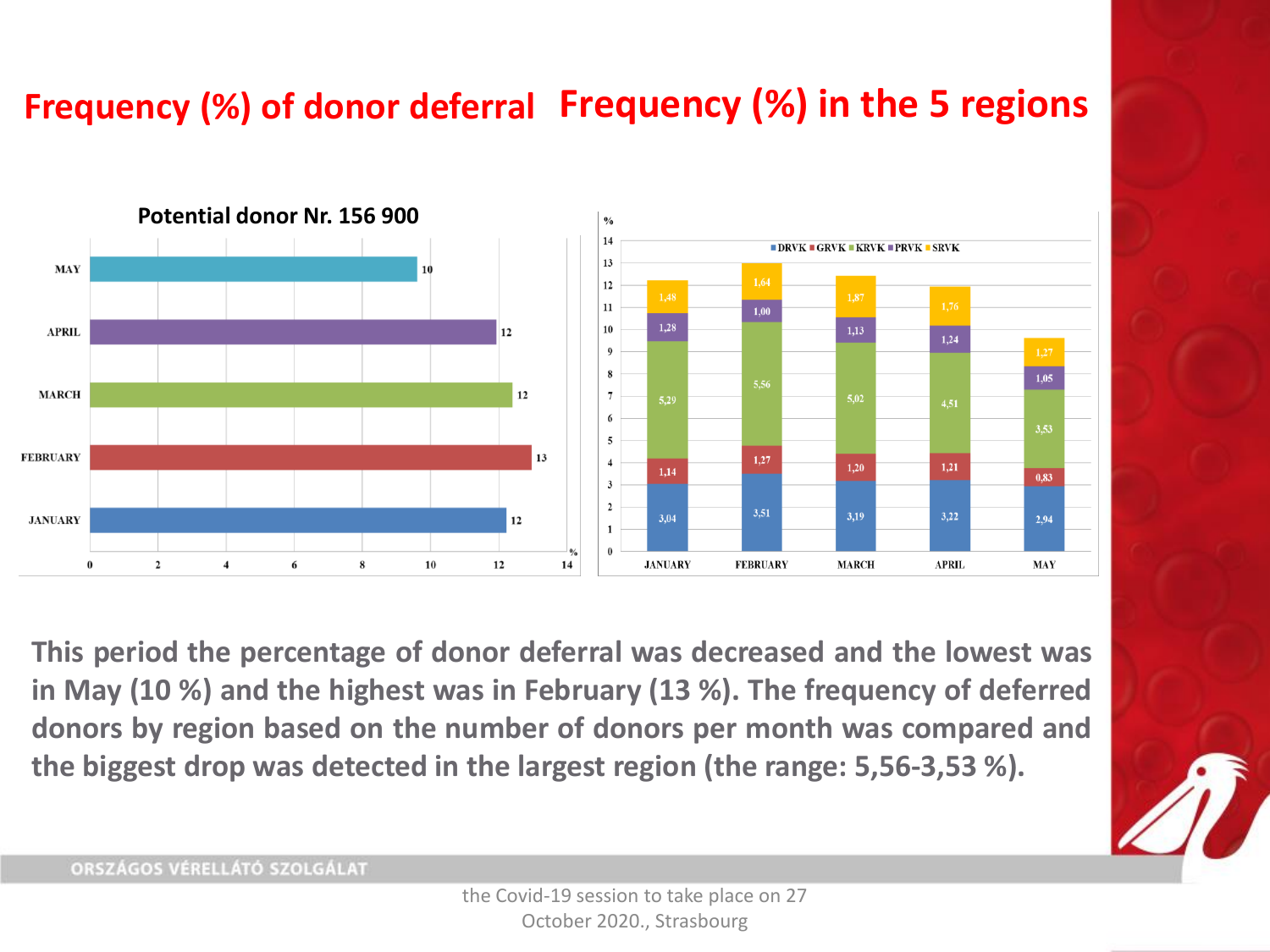#### **Issued RBCs (N=77 451 Units/January – May)**

#### **Frequency of issued RBCs in the five regions**



**In this period 77,451 Red Blood Units were issued by our service to transfusion (24 %/January; 23 %/February; 17 %/ March; 17 %/April; 19 %/ May). The regional data were analysed to estimate the difference in the hospital request. In each region, we could see a nice wave (range: 1,47 - 6,63 %).**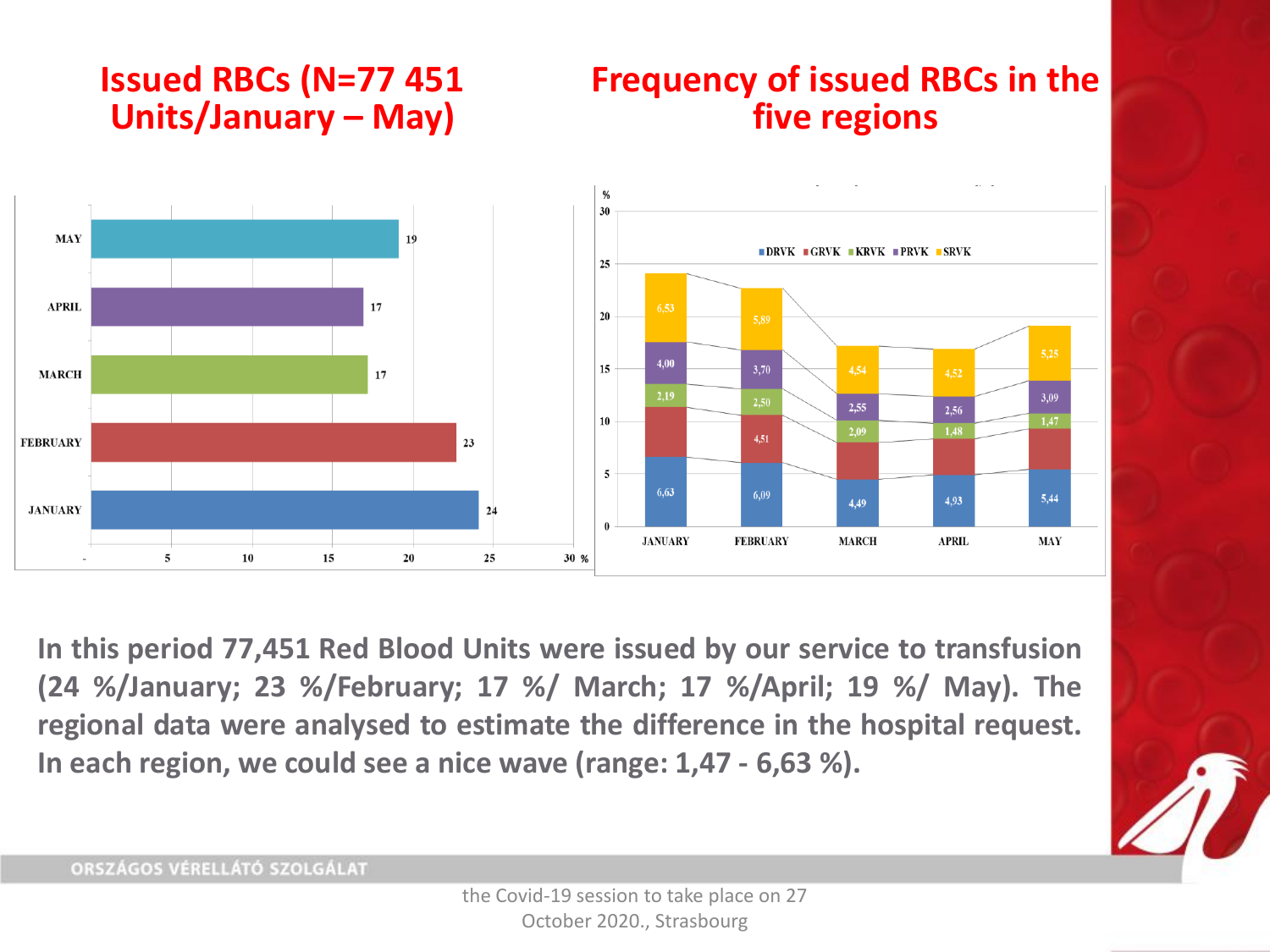#### **Issued PLT (N= 68 337 Units/ January - May) Frequency of issued PLT in the five regions**



**We analysed the issuing of platelets (68,337 Units) and the plasma (19,796 Units) product distribution in the same way, too. There was a much slight decrease in the use of platelet preparations, which was the weakest in our Central Hungarian region.**

**The demand for fresh frozen plasma (%) in the Szeged and Debrecen regions were the same as in the pre-epidemic period, while in the Central Hungarian-, Pécs - and Győr regions the deepest ration of plasma' issue was the in the different months (N= 19 976 Units).**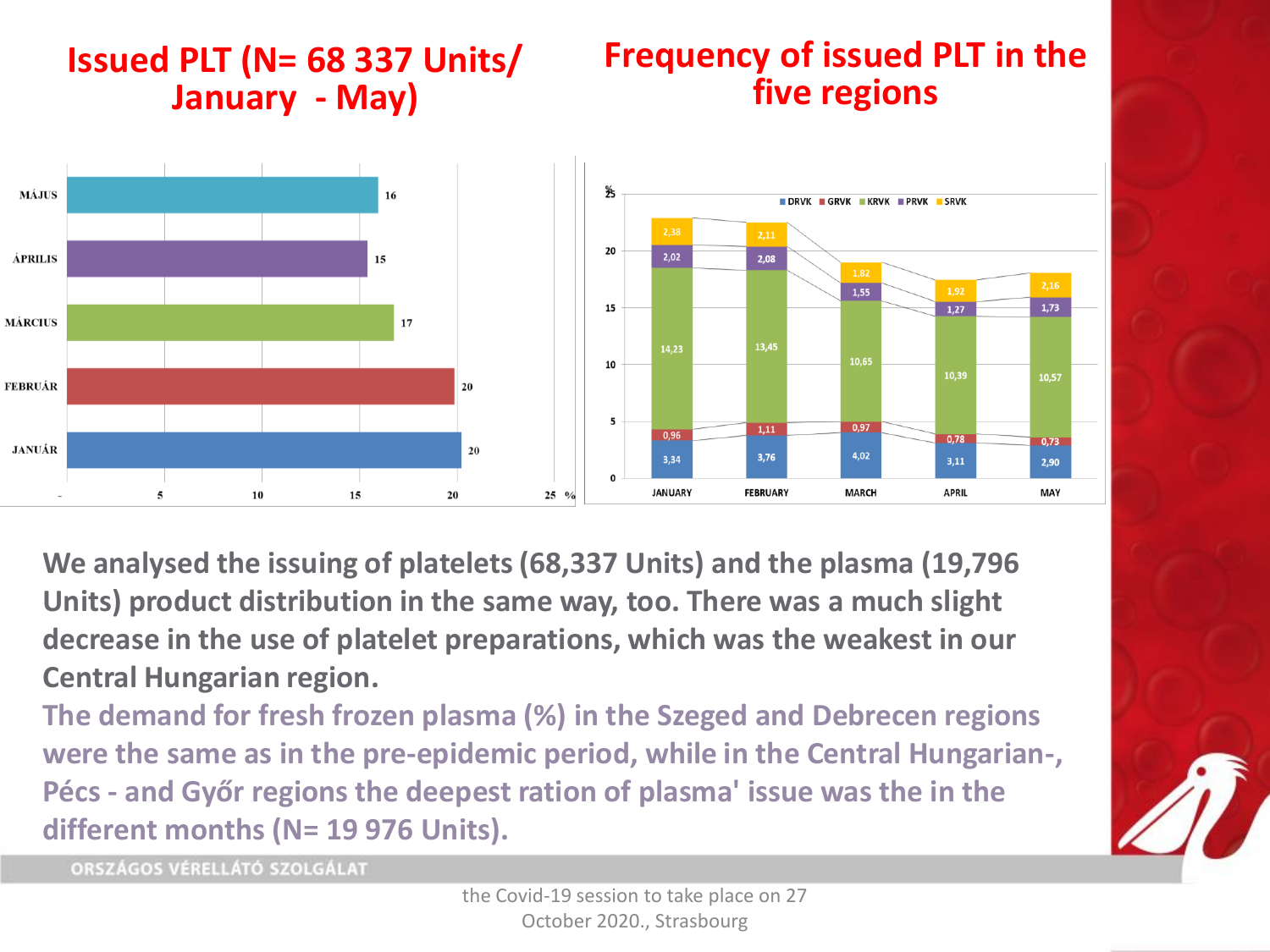# **Discussion**

**According to our estimation and our prevention rules, we were all able to maintain a safe blood supply in terms of quantity and quality during the emergency. We have made a number of improvements due to external conditions; however, these have strengthened the development and professional achievements of the organization, building on the trust and commitment of our donors and staff.**





ORSZÁGOS VÉRELLÁTÓ SZOLGÁLAT

the Covid-19 session to take place on 27 October 2020., Strasbourg